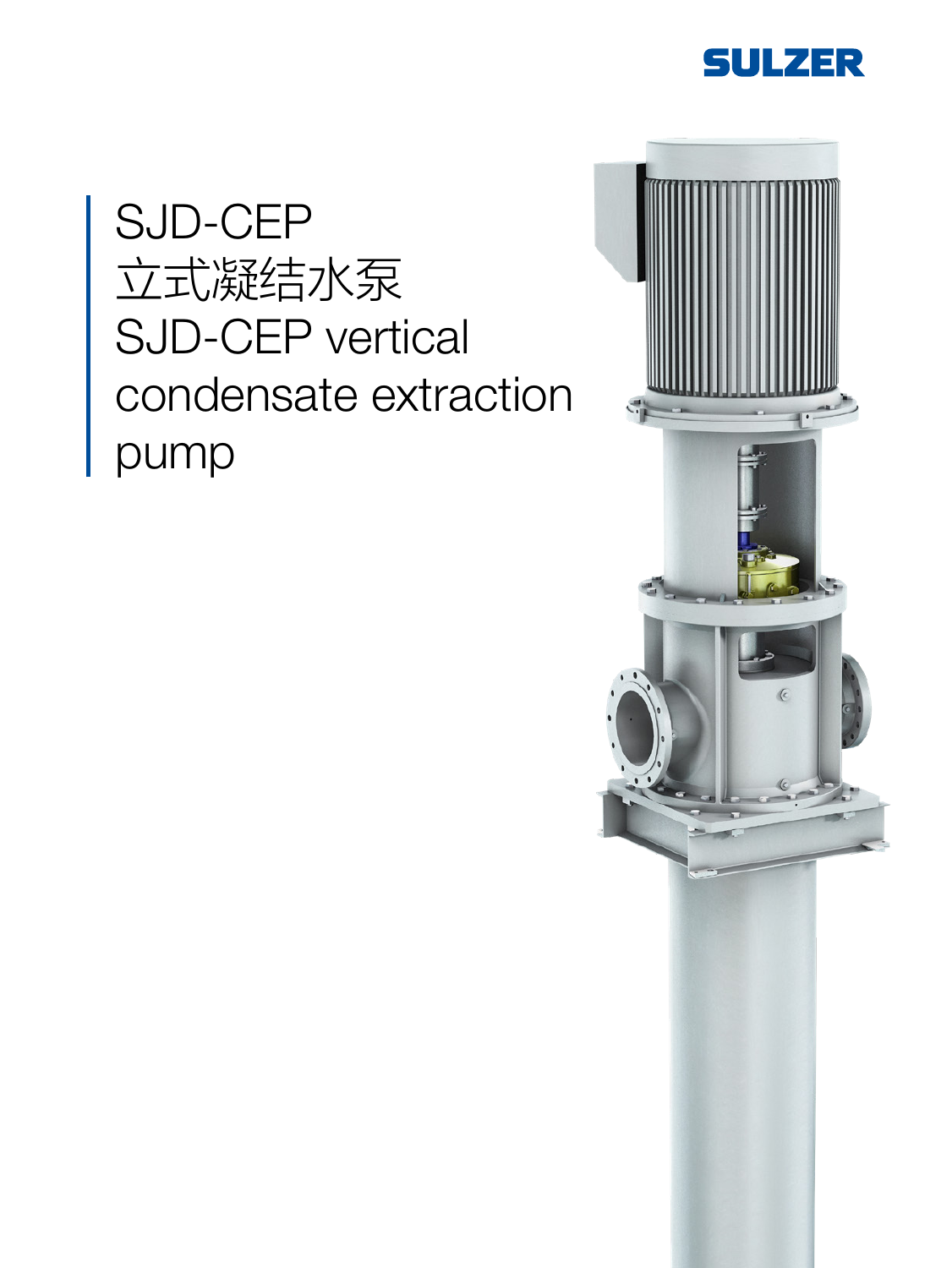

苏尔寿的 SJD-CEP 泵主要应用在低 NPSHa 场合, 尤其是系统或者介质运行在接近汽化蒸汽 压。典型应用包括,高温凝结水泵、加热器疏水泵和介质循环泵:

- 热电厂
- 联合循环电厂
- 核电厂
- 工业自备电厂
- 太阳能发电厂
- 地热发电厂



### Main industries and applications

Sulzer SJD-CEP pumps are specified wherever limited Net Positive Suction Head (NPSH) is available, either due to system constraints or liquids operating near their vapor pressure. Typical uses include high temperature condensate extraction, heater drain and working fluid pumps in:

- Thermal power plants
- Combined cycle power plants
- Nuclear power plants
- Industrial power plants
- Concentrated solar power plants
- Geothermal power plants

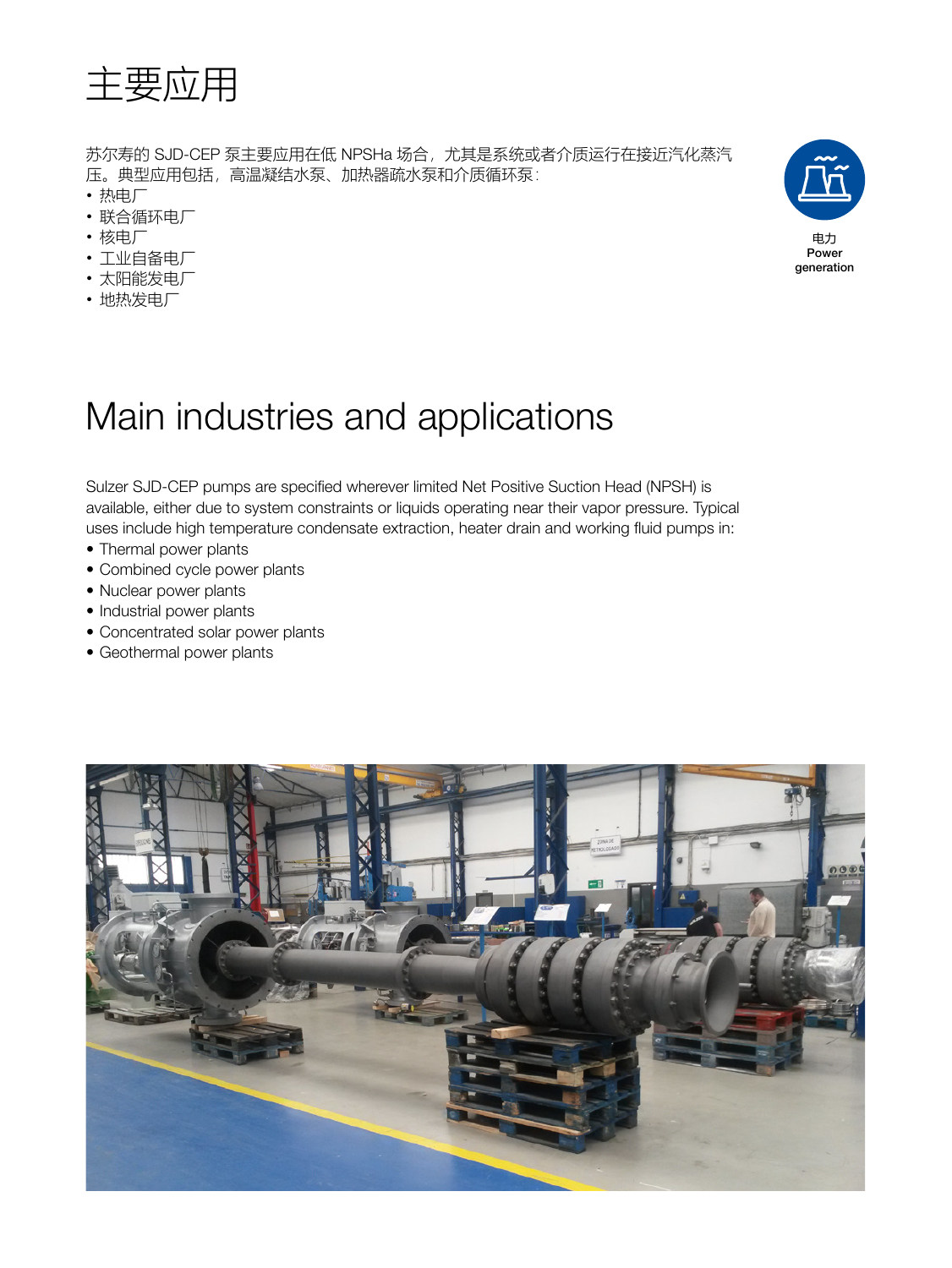## 特征及优点

#### 1 首级单吸叶轮高 NSS(汽蚀比转速) 或者首 级双吸低 NSS

• 降低必须汽蚀余量(NPSHr)

#### 2 可更换的叶轮密封环及导流壳密封环

• 保护运转间隙

3 导流壳和中间接管中配置石墨自润滑轴承

• 更长的免维护周期

4 可拆卸的轴封室,可以配置单端面机械密封或 者双端面机械密封

• 允许在不移动进出口段的情况下维护保养节流衬套

### 5 推力轴承在泵上或电机上

• 可适用于 IEC 或者 NEMA 电机

#### 6 铸造或者焊接的进出水段配置独立的电机座

• 允许每个泵型号采用同一个进出口段

#### ■ 带中间节的联轴器

• 按需要,可以维护保养机械密封及推力轴承

#### 8 筒体提供横向及抗涡旋的筋板

• 沿着筒体方向有着相同的流速

### Features and benefits

#### **1** Single suction high Nss (suction specific speed) or double suction low Nss first stage

• Reduced Net Positive Suction Head required (NPSHr)

#### 2 Replaceable wear ring surface for impellers and bowls

• Allows conservation of the running clearances

#### 3 Carbon graphite product lubricated bearing in bowls and columns

• Long maintenance-free periods

#### 4 Shaft sealing by single or double mechanical seal with removable seal housing

• Allows servicing throttle bushing without removing the head

### 5 Axial thrust bearing in pump or in motor

• Adaptable to IEC or NEMA motors

#### 6 Cast or fabricated suction and discharge head with separate fabricated driver stand

• Allows using one suction and discharge head per pump size

#### **7** Spacer coupling

• Allows servicing the mechanical seal and thrust bearing as needed

#### 8 Can provided with lateral and anti-rotational ribs

• Uniform inlet velocity along the can length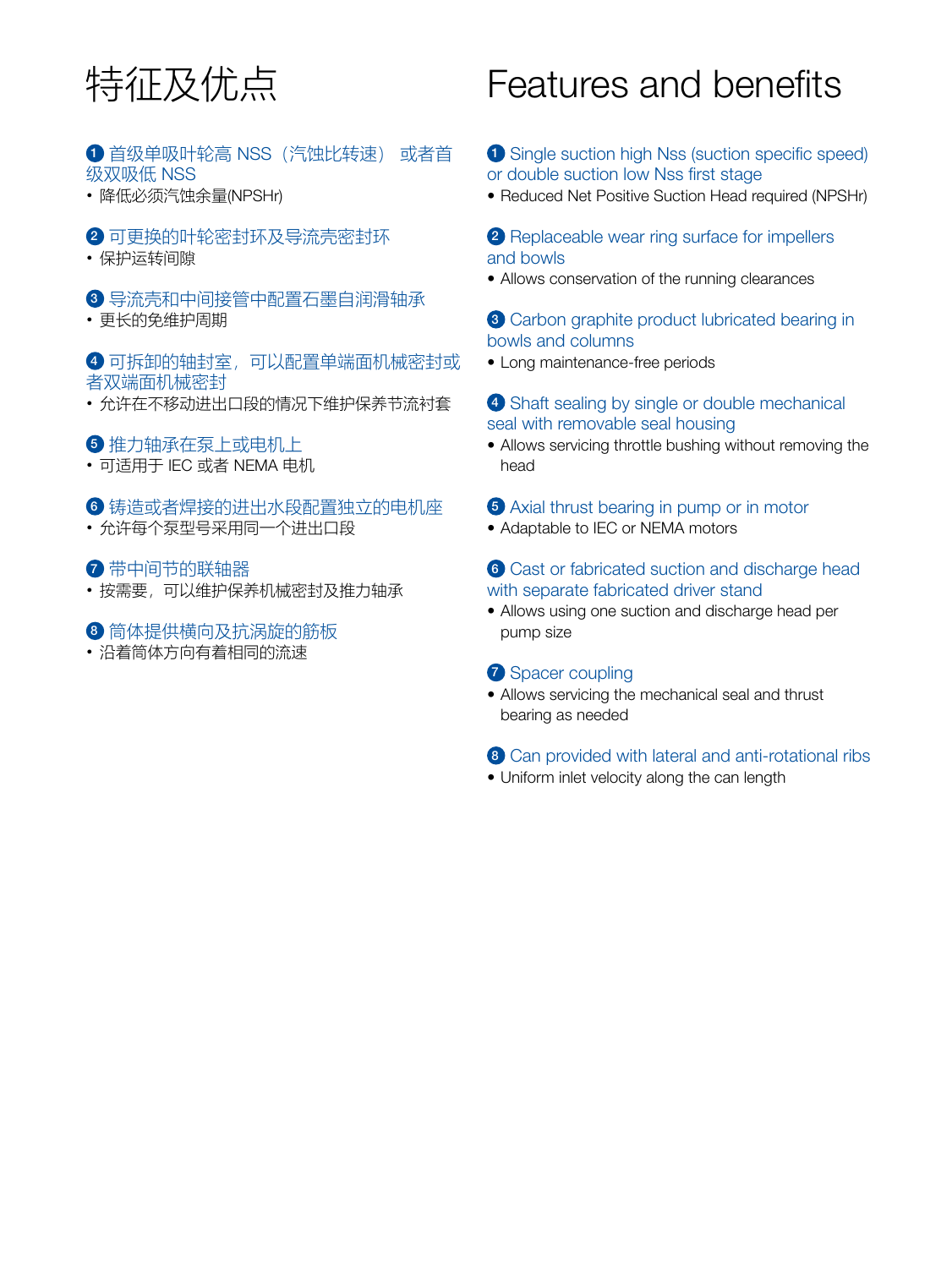

SJD-CEP 单吸 SJD-CEP single suction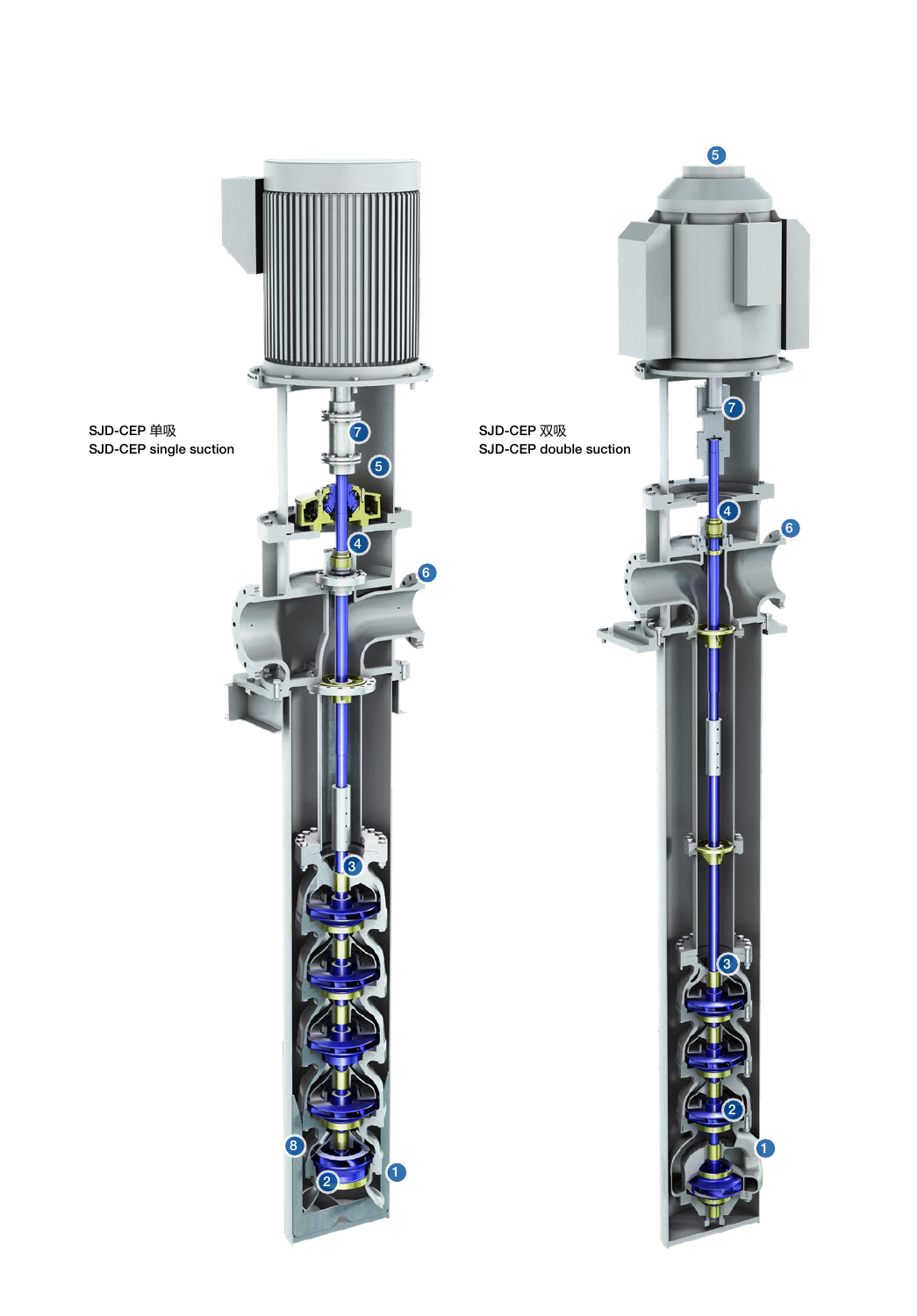### 材料 / Materials

| 泵部件 / Pump part                            | 材料 / Material                                      |  |
|--------------------------------------------|----------------------------------------------------|--|
| 导流壳 / Bowl                                 | 铸铁, 碳钢, 铬钢 / Cast iron, carbon steel, chrome steel |  |
| 叶轮 / Impeller                              | 铸铁, 铬钢 / Cast Iron, chrome steel                   |  |
| 轴 / Shaft                                  | 铬钢 / Chrome steel                                  |  |
| 筒体,中间接管,出口段<br>Can, column, discharge head | 碳钢 / Carbon steel                                  |  |

### 运行数据 / Operating data

|                    | 50 Hz                              | 60 Hz                   |
|--------------------|------------------------------------|-------------------------|
| 导流壳尺寸 / Bowl sizes | 390 到 / to 1'488 mm                | 15.4 到 / to 63.1 in.    |
| 流量 / Capacities    | 170 到 / to 4'900 m <sup>3</sup> /h | 924 到 / to 21'560 USgpm |
| 扬程 / Heads         | 达 / up to 470 m                    | 达 / up to 1'540 ft.     |
| 压力 / Pressures     | 达/up to 47 bar                     | 达/up to 680 psi         |
| 温度 / Temperatures  | 达/up to $100^{\circ}$ C            | 达/up to $212^{\circ}F$  |

### 性能范围 / Performance ranges